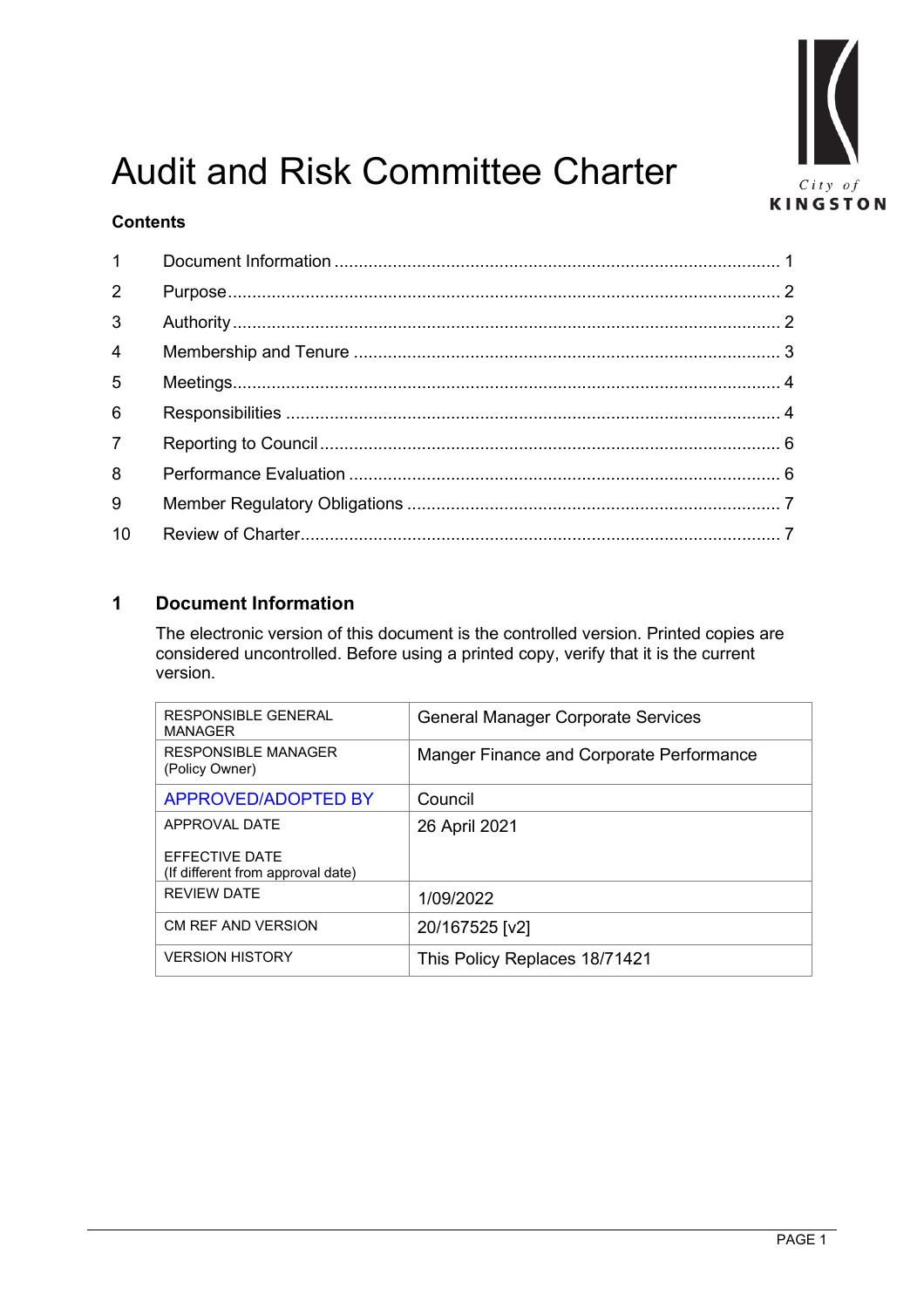# <span id="page-1-0"></span>**2 Purpose**

The Council has established an Audit & Risk Committee (the Committee) pursuant to Section 53 of the *Local Government Act 2020* (the Act) to support the Council in discharging its oversight responsibilities related to:

- Enhancing the credibility and objectivity of financial, performance and management reporting;
- The effective management of Council's strategic risks, including Business Continuity and Recovery;
- The protection and control of Council assets;
- Monitoring and review of the standard of the internal control environment;
- The effectiveness of assurance activities including internal and external audit; and
- Council's governance practice, including compliance with its policies and legislative and regulatory requirements as well as the use of best practice guidelines.

The Committee acts in this capacity by monitoring, reviewing, endorsing and advising on the above matters. This Charter has been developed in accordance with Section 54 of the Act.

The appointment of independent members to the Committee enables the Committee to provide advice to the Council on matters related to its responsibilities based on different skills and experience than might otherwise be the case and in so doing bring additional benefits to the Council.

The Committee has no executive authority and no delegated responsibilities and is therefore independent of management.

#### <span id="page-1-1"></span>**3 Authority**

The Committee is directly responsible to the Council for discharging its responsibilities as set out in this Charter. The Committee has no delegated authority from Council unless specifically provided by the Council from time to time and any such authority shall be temporary and only relate to specific matters as resolved by the Council.

The Committee has the authority to:

- Endorse key documents and reports that must be approved by Council, including annual financial reports, annual performance statements, relevant new or revised policies or other documents that assist in maintaining a strong internal control environment;
- Develop and adopt an Annual Work Program;
- Approve internal and external audit scopes and plans, including the Strategic Audit Plan;
- Provide advice and make recommendations to Council on matters within its areas of responsibility;
- Seek any relevant information or support through the Chief Executive Officer where it considers that is necessary to meet its responsibilities under this Charter; and
- Meet with Council Officers, internal and external auditors and other parties as required to discharge its responsibilities.

The Committee will, through the Chief Executive Officer, have access to appropriate management support to enable it to discharge its responsibilities effectively.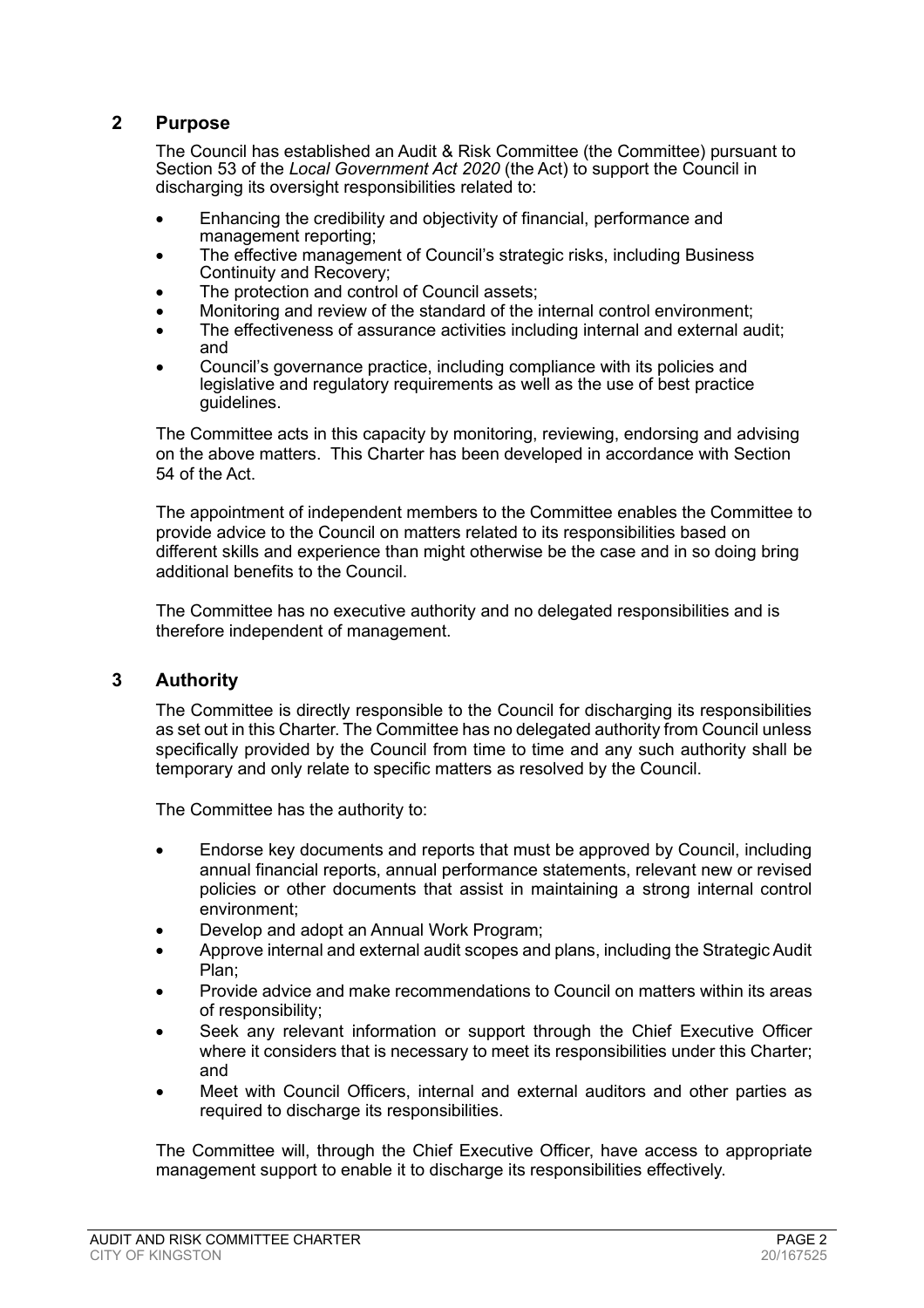If the Committee is considering a material increase in the size of the Annual or Strategic Audit Plan to enable it to discharge its responsibilities effectively, a report recommending additional budget will be presented to Council for consideration.

# <span id="page-2-0"></span>**4 Membership and Tenure**

The Committee will comprise five members:

- The Mayor;
- One other Councillor nominated annually by Council; and
- Three external independent members.

Council may nominate an alternate member to substitute for either of the two Councillors either on a meeting by meeting basis or for a longer period.

Council employees cannot be members of the Committee.

Independent Members:

- Will be appointed for three-year terms;
- May be reappointed subject to satisfactory performance, by the Council on the recommendation of the Chief Executive Officer;
- The selection criteria that candidates will be assessed against include:
- Financial analytical / management skills
- Knowledge of Audit, Risk and Governance Frameworks;
- Experience in public sector management;
- Demonstrated strategic skills including, but not limited to: financial acumen, information technology; governance standards and organisational risk management;
- The terms of appointment should be; as far as practical, arranged to ensure the orderly rotation and continuity;
- When considering new members, the Committee will ensure that external independent members collectively possess appropriate experience and expertise in the above criteria.
- Remuneration by way of an annual fee determined by Council will be paid to independent members and indexed annual by the Melbourne All Groups CPI adjusted annually on 1 July.

#### **Chairperson**

- The Chairperson of the Committee must be an independent member;
- The Council will appoint the Chairperson on the recommendation of the Chief Executive Officer;
- If the Chairperson is unable to attend a meeting, the members in attendance at the meeting will appoint a Chairperson for that meeting from among the attending Independent members.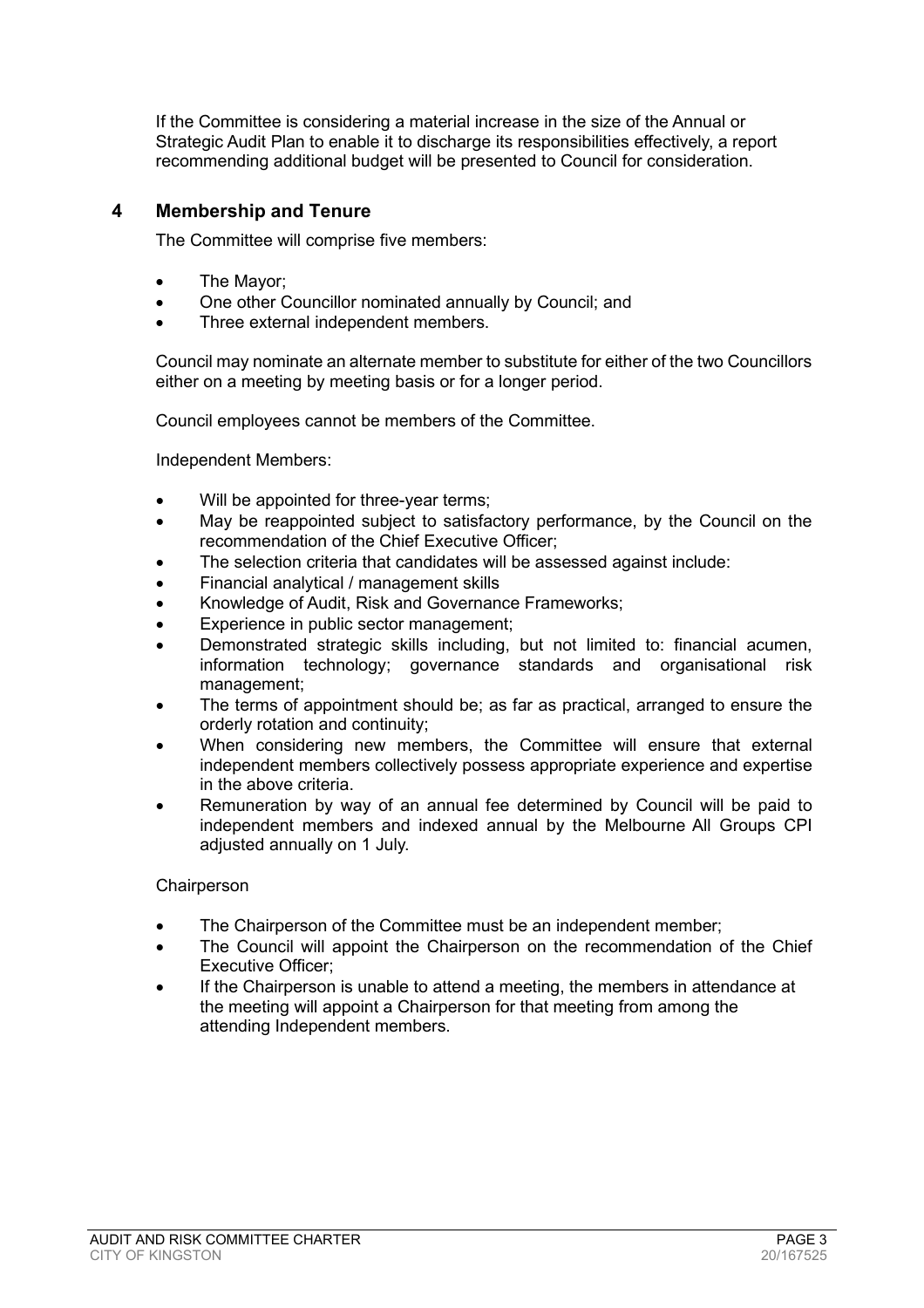# <span id="page-3-0"></span>**5 Meetings**

The Committee will meet at least five times a year, with authority to convene additional meetings as circumstances require.

- A schedule of meetings will be developed annually and agreed by members;
- All Committee members are expected to attend each meeting in person or via an video conference where the member can as a minimum:<br>  $\circ$  hear the proceedings: and
	- $\circ$  hear the proceedings; and  $\circ$  be heard (to speak).
	- be heard (to speak).
- The Committee may invite the internal and external auditors and other staff including members of Council's management team, to attend meetings.
- The Chief Executive Officer and the General Manager, Corporate Services and Manager Finance and Corporate Performance (or equivalents) will attend all meetings, except where the Committee wishes to meet privately;
- The Council, Committee members, the internal or external auditors can request the Chairperson to convene additional meetings if they feel that is justified to address unexpected matters that may have arisen and cannot be held over to the next scheduled meeting;
- The Chief Executive Officer will ensure that Meeting agendas and appropriate briefing materials are provided to members at least five days prior to the meeting;
- Minutes will be prepared for all meetings; and
- A quorum shall comprise at least one Councillor member and two independent members.

## <span id="page-3-1"></span>**6 Responsibilities**

The Committee will carry out the following responsibilities.

Financial and Performance Reporting

- At least annually review significant accounting and external reporting issues, including complex or unusual transactions, transactions and balances in areas where judgement is required, changes to accounting policies, recent accounting, professional and regulatory pronouncements and legislative changes, and understand their effect on the annual financial report and the external audit thereof;
- Review any changes to the Local Government Performance Reporting Framework and understand the impact of those changes on Council's performance indicators;
- Review the annual financial report and annual performance statement and consider whether they are complete, consistent with information known to Committee members, reflect appropriate accounting treatments and adequately disclose Council's financial performance and position;
- Review with management and the external auditors the results of the audit, including any difficulties encountered by the auditors and how they were resolved; and
- Recommend the adoption of the annual financial report and annual performance statement to the Council.
- Review Council's quarterly Financial and Performance Report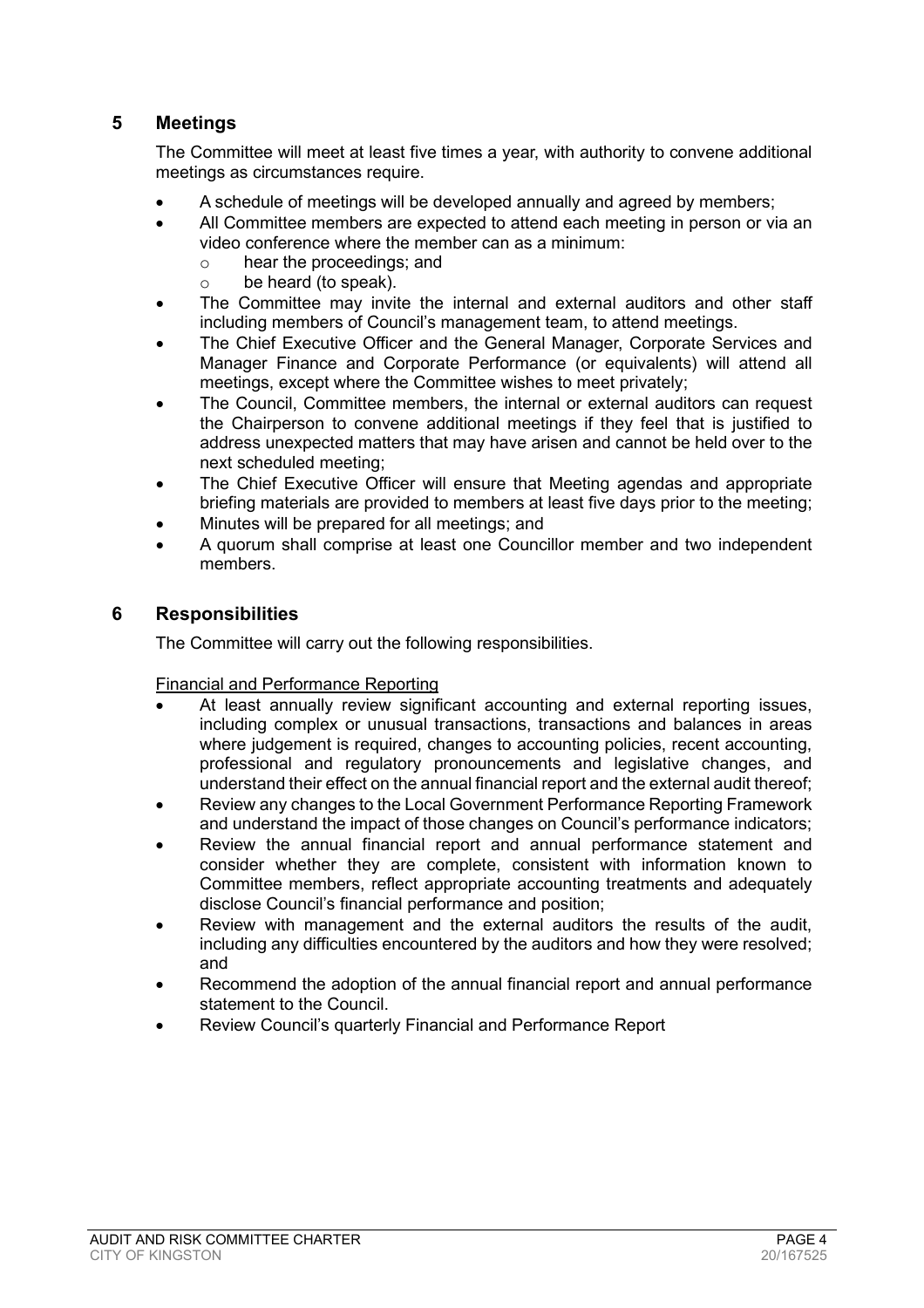Risk Management

- Review annually the effectiveness of Council's risk management framework;
- Review Council's risk appetite statement and the degree of alignment with Council's risk profile;
- Review Council's risk profile;
- Review Council's treatment plans for strategic and operational risks, including the timeliness of mitigating actions and progress against those plans; and
- Review the approach to business continuity planning arrangements, including whether business continuity and disaster recovery plans have been regularly updated and tested.

Fraud Prevention Systems and Controls

- Review Council's Fraud Prevention policies and controls, including the Fraud Control Plan and fraud awareness programmes;
- Receive reports from management about actual or suspected instances of fraud or corruption including analysis of the underlying control failures and action taken to address each event; and
- Review reports by management about the actions taken by Council to report such matters to the appropriate integrity bodies.

#### Internal Control Environment

Through the Strategic Audit Plan:

- Review the adequacy and effectiveness of key policies, systems and controls for providing a sound internal control environment;
- Determine whether systems and controls are reviewed regularly and updated where required;
- Monitor significant changes to systems and controls to assess whether those changes significantly impact Council's risk profile;
- Ensure that a programme is in place to test compliance with systems and controls;
- Assess whether the control environment is consistent with Council's overarching governance principles in accordance with section 9(2) of the Local Government Act 2020.

Assurance - Internal Audit

- Review and approve the Strategic Audit Plan, the annual internal audit plan and any significant changes to them;
- Review progress on delivery of annual internal audit plan;
- Review and approve proposed scopes for each review in the annual internal audit plan;
- Review reports on internal audit reviews, including recommendations for improvement arising from those reviews;
- Meet privately (without staff) with the contracted Internal Auditor each year;
- Monitor action by management in addressing internal audit recommendations in a timely manner;
- Review the effectiveness of the internal audit function and ensure that it has appropriate authority within Council and has no unjustified limitations on its work;
- Ensure that the Committee is aware of any proposed changes to the appointment of the internal audit service provider, including being appropriately briefed on the need for any proposed change;
- Have an independent member be part of the tender evaluation panel for the appointment of an Internal Audit Service provider;
- Recommend to Council, if necessary, the termination of the internal audit contractor.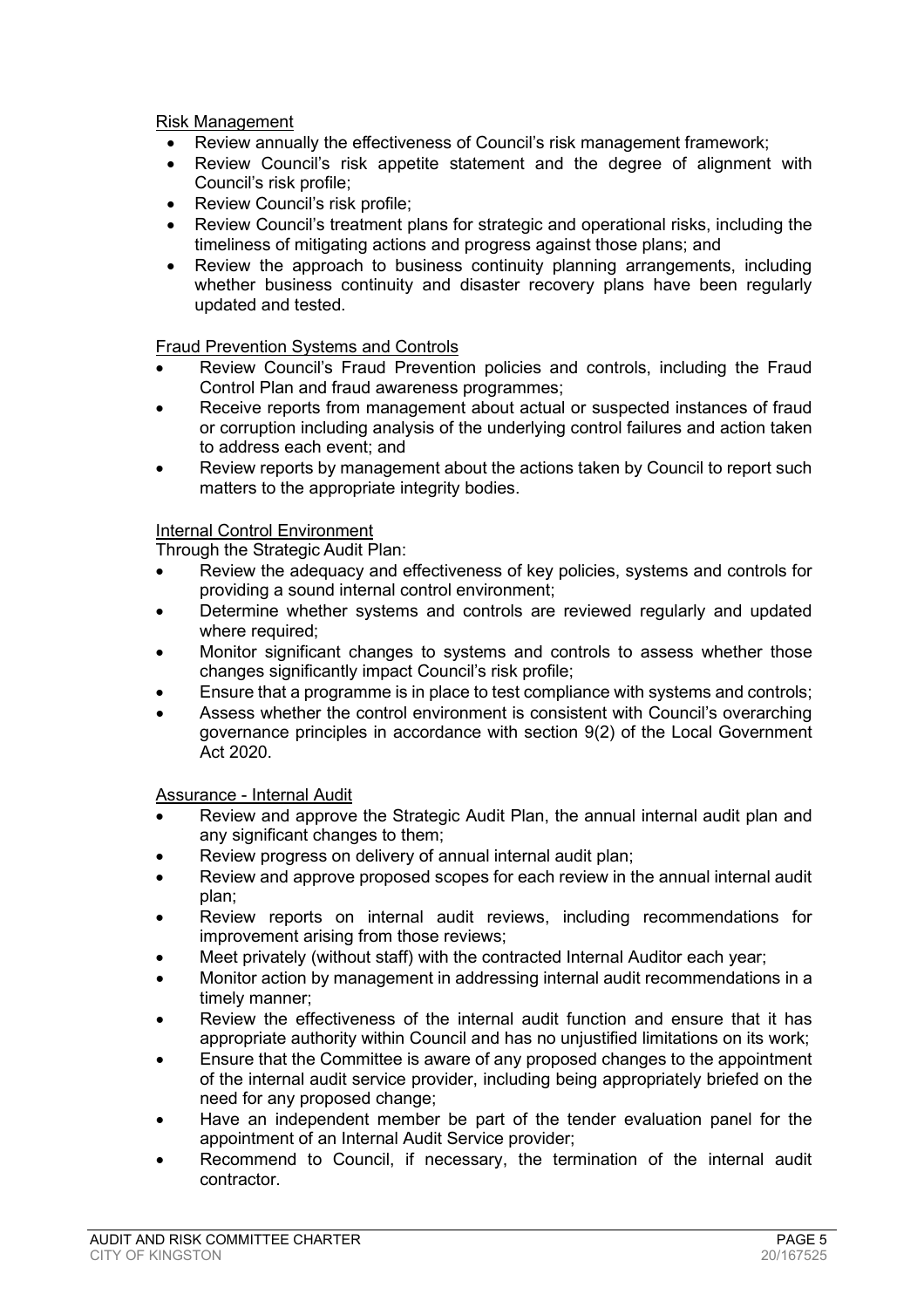Assurance - External Audit

- Annually review and approve the external audit scope and plan proposed by the external auditor;
- Discuss with the external auditor any audit issues encountered in the normal course of audit work, including any restriction on scope of work or access to information;
- Ensure that significant findings and recommendations made by the external auditor, and management's responses to them, are appropriate and are acted upon in a timely manner;
- Review the effectiveness of the external audit function and ensure that the Victorian Auditor General's Office (VAGO) is aware of the Committee's views; and
- Meet privately (without staff) with the contracted External Auditor each year;

#### **Governance**

- Applying a risk lens, monitor the compliance of Council policies and procedures with the overarching governance principles contained in the Local Government Act 2020; the Local Government Act 2020 and the regulations; and any Ministerial directions that may be issued. (see Appendix A for the Overarching Governance Principles)
- Obtain briefings on any significant governance or compliance matters and management's response to those matters;
- Develop and adopt an Annual Work program pursuant to S54(3) of the Act;
- Receive reports from management on the findings of relevant reports by regulatory or integrity agencies (whether related to the municipal sector or other public-sector agencies), such as VAGO, the Ombudsman, IBAC, Victoria Government Inspectorate, etc. and monitor Council's responses; and
- Receive a bi-annual report detailing all reimbursements of Councillor expenses pursuant to S40 of the Local Government Act 2020.

# <span id="page-5-0"></span>**7 Reporting to Council**

.

- Minutes of Committee meetings will be provided to Council after clearance by the Committee Chairperson following each Committee meeting;
- The Chairperson will prepare an audit and risk report to Council through the Chief Executive Officer on the Committee's activities, findings and recommendations twice per annum. The reports will advise Council how the Committee has discharged its responsibilities as set out in this Charter for the previous year.
- The Committee will also report to the Council after the meeting at which the annual statements have been considered and recommended to Council for adoption.
- The Chairperson must request the Chief Executive Officer to list for the next Council meeting any report prepared by the Audit and Risk Committee.

#### <span id="page-5-1"></span>**8 Performance Evaluation**

<span id="page-5-2"></span>The Committee shall undertake a process to evaluate its performance against this Charter annually and report the outcomes of the evaluation process to Council through the Chief Executive Officer, including recommendations for any opportunities for improvement. The evaluation will include feedback from both Committee members and senior officers who have regular interactions with the Committee.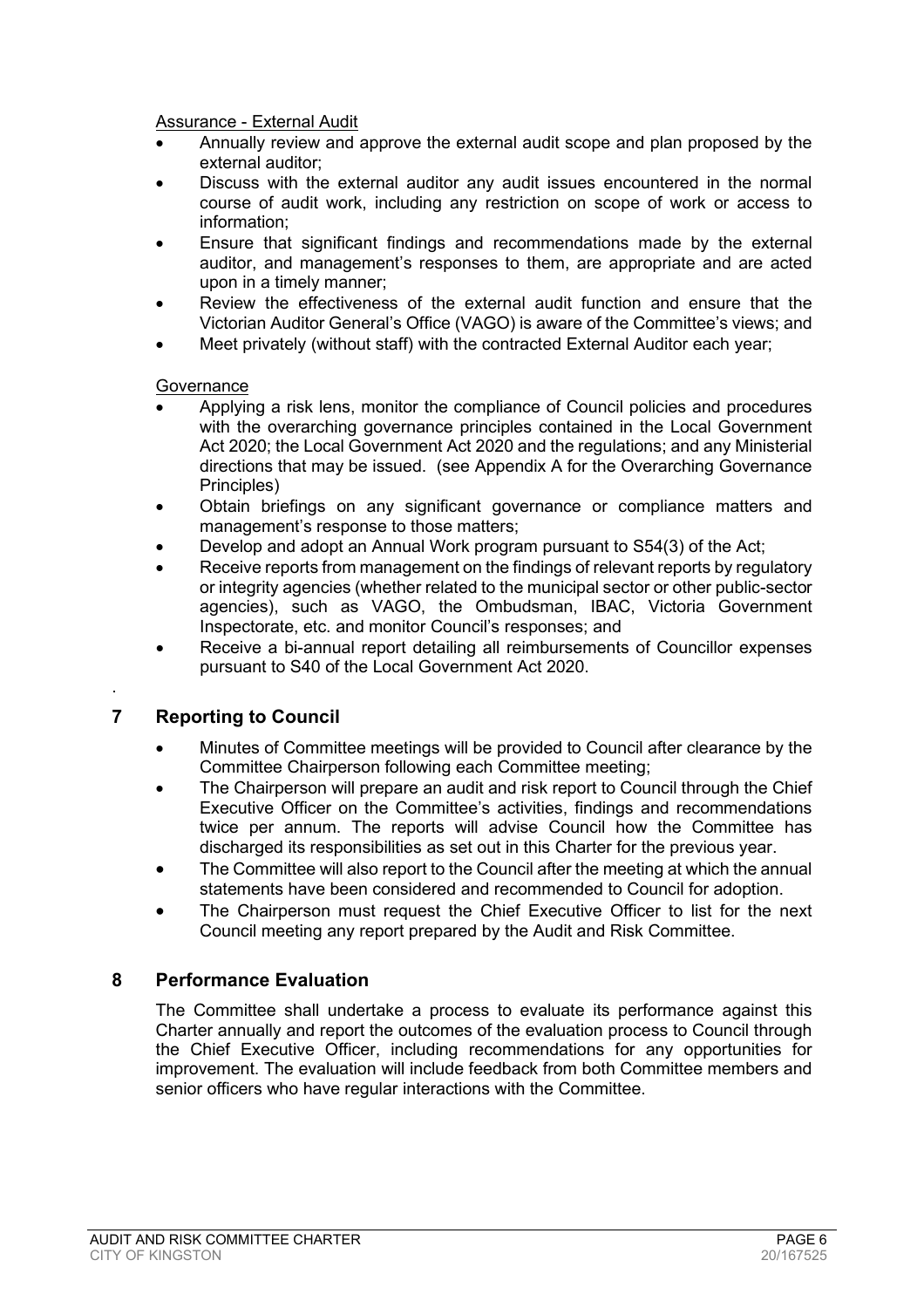# **9 Member Regulatory Obligations**

Committee members are expected to be aware of their obligations under Section 53 of the Act. These obligations relate to misuse of position as a member of the Committee (Section 123), confidential information (Section 125) and conflicts of interest (Sections 126 to 131). Details about these obligations are included in Appendix B to this Charter

#### <span id="page-6-0"></span>**10 Review of Charter**

The Committee shall review and assess the adequacy of the Charter every two years or earlier if necessary and submit requests to Council through the Chief Executive Officer for Council approval.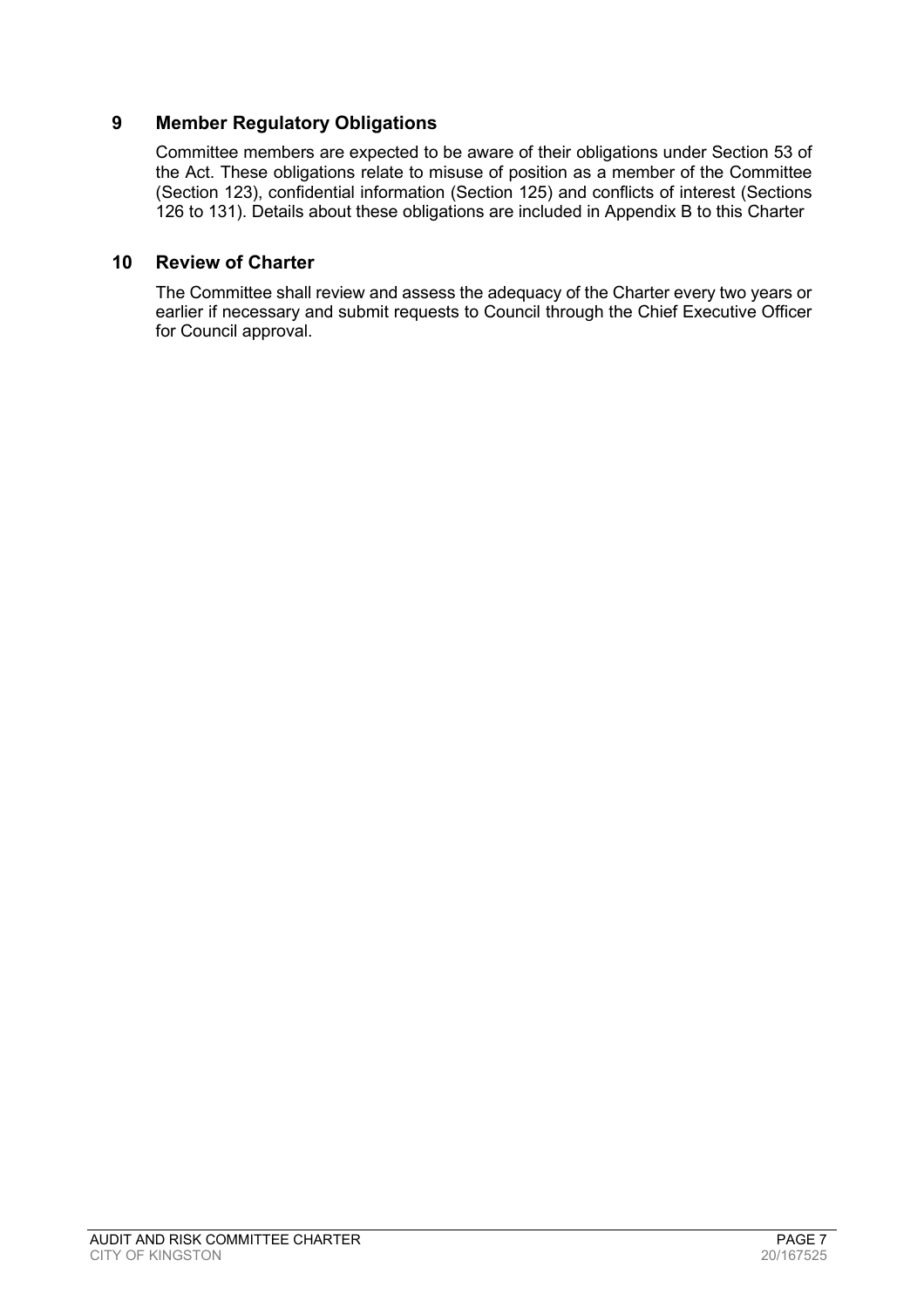# **Overarching Governance Principles S9 Local Government Act 2020**

- (1) A Council must in the performance of its role give effect to the overarching governance principles.
- (2) The following are the overarching governance principles—
	- (a) Council decisions are to be made and actions taken in accordance with the relevant law;
	- (b) priority is to be given to achieving the best outcomes for the municipal community, including future generations;
	- (c) the economic, social and environmental sustainability of the municipal district, including mitigation and planning for climate change risks, is to be promoted;
	- (d) the municipal community is to be engaged in strategic planning and strategic decision making;
	- (e) innovation and continuous improvement is to be pursued;
	- (f) collaboration with other Councils and Governments and statutory bodies is to be sought;
	- (g) the ongoing financial viability of the Council is to be ensured;
	- (h) regional, state and national plans and policies are to be taken into account in strategic planning and decision making;
	- (i) the transparency of Council decisions, actions and information is to be ensured.